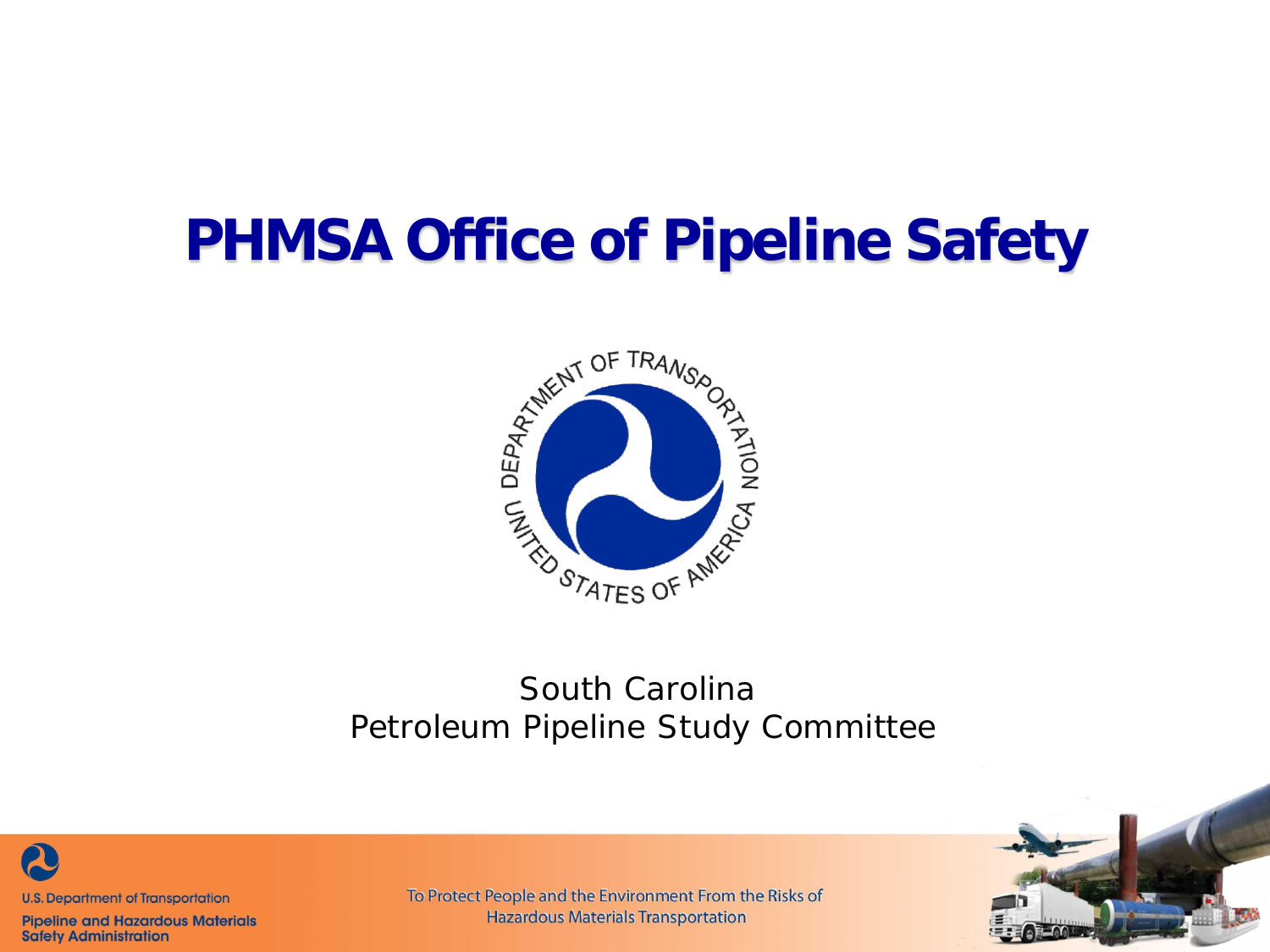

- US DOT PHMSA Office of Pipeline Safety Organization
- Mission Statement
- What we regulate
- Regulations Title 49, part 195
- Not Covered by Part 195
- PIPES ACT of 2016



**Pipeline and Hazardous Materials Safety Administration** 



- 2 -

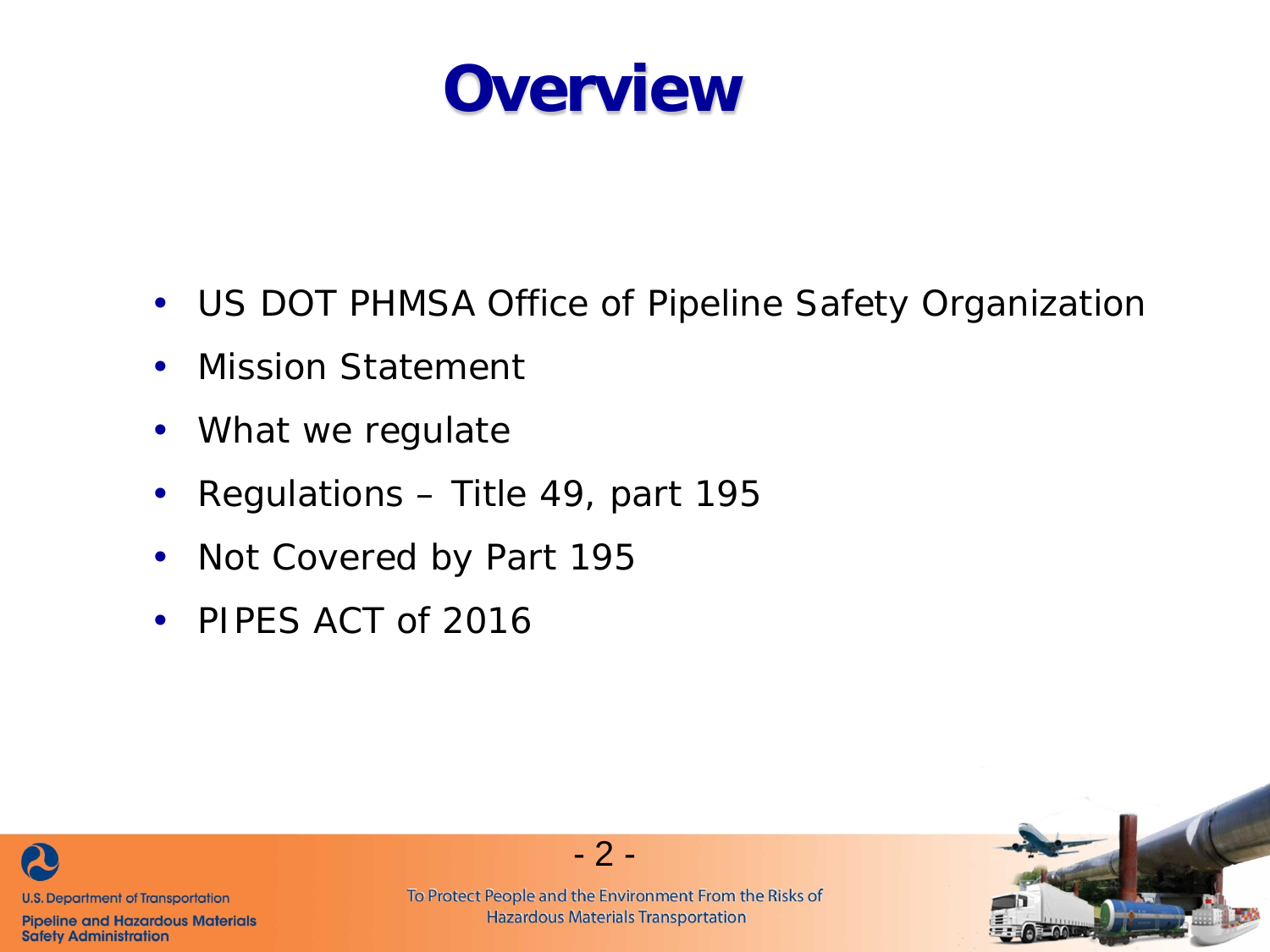### **Who is US DOT PHMSA?**





- 3 -

**Pipeline and Hazardous Materials Safety Administration** 

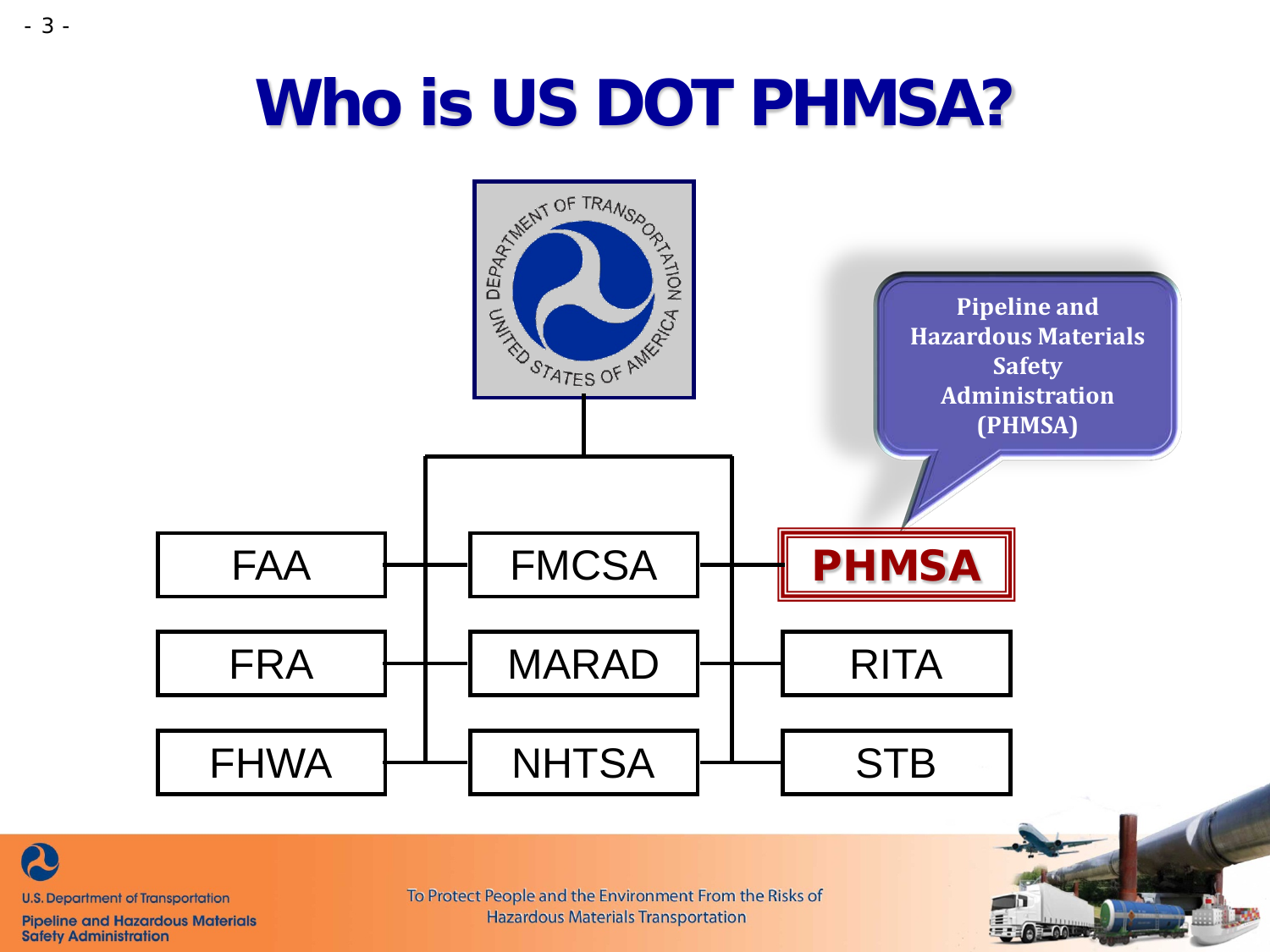#### **Leadership Team**

- **Anthony Foxx**  Secretary of Transportation
- **Marie Therese Dominguez** Pipeline and Hazardous Material Safety Administration (PHMSA) Administrator
	- **John Drake**  Deputy Administrator
	- **Teresa Gonsalves** Chief Counsel
	- **Pam Whitley**  Interim Executive Director
	- **Alan Mayberry**  Acting Associate Administrator for Pipeline Safety
		- **Linda Daugherty** Deputy Associate Administrator for Field Operations
		- **Alan Mayberry**  Deputy Associate Administrator for Policy and Programs



**Pipeline and Hazardous Materials Safety Administration** 

To Protect People and the Environment From the Risks of **Hazardous Materials Transportation** 

 $-4 -$ 

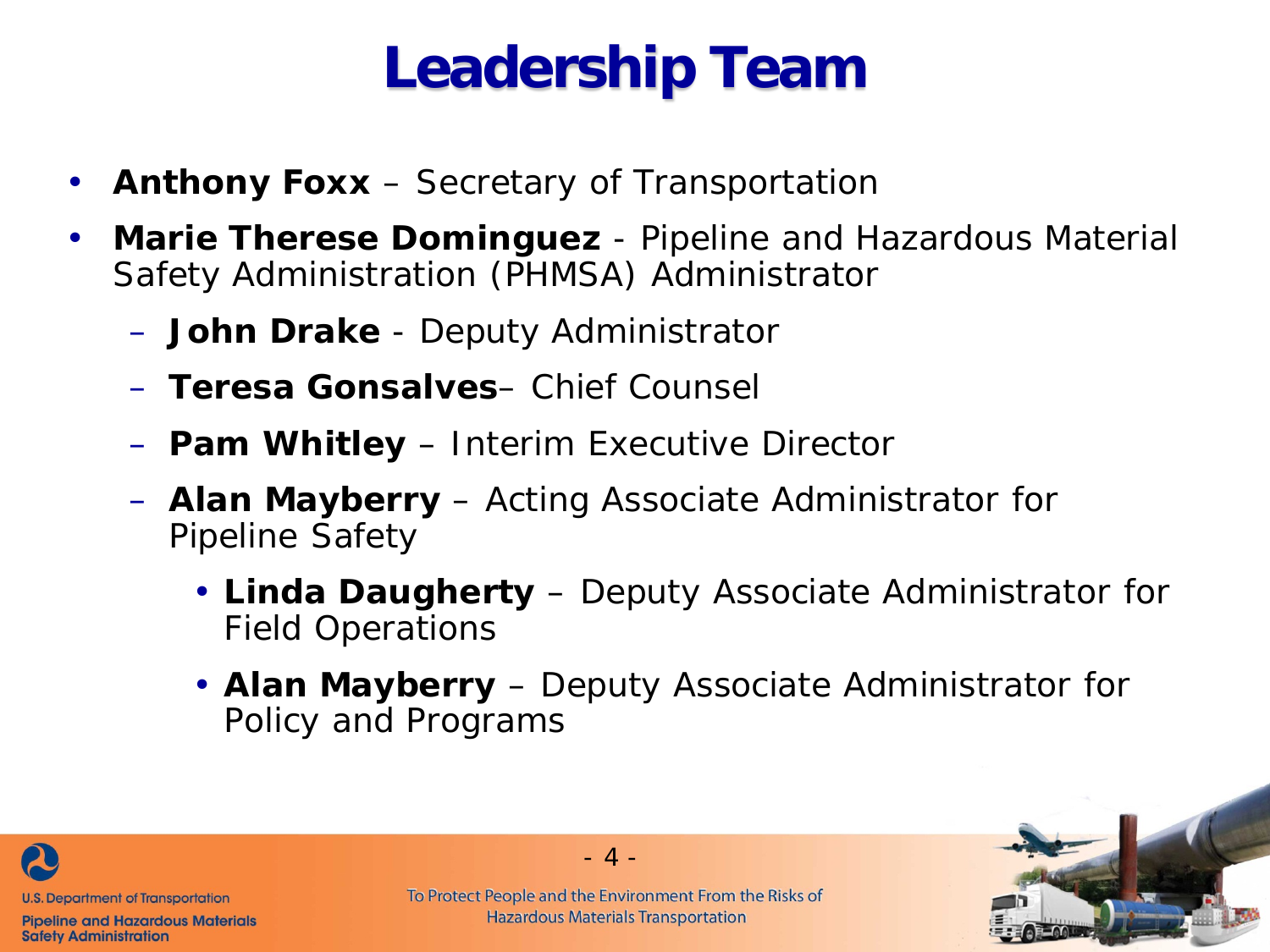#### **Our Mission**

To protect people and the environment by advancing the safe transportation of energy and other hazardous materials that are essential to our daily lives.



**Pipeline and Hazardous Materials Safety Administration** 



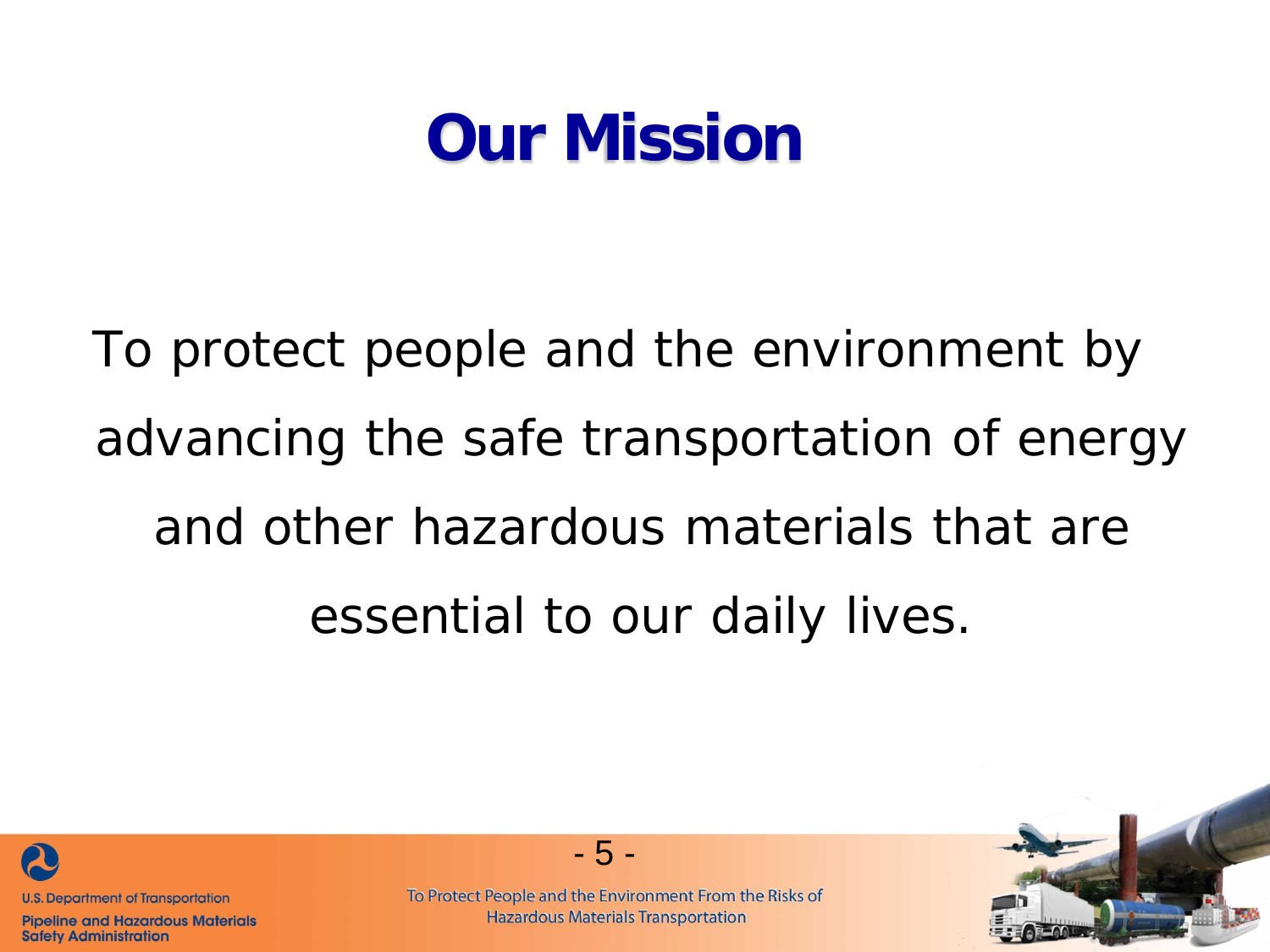## **OPS Responsibilities**

- **Establish and maintain federal pipeline safety regulations**
- Develop inspection and enforcement standards for design, construction, operations, and maintenance of gas and hazardous liquid pipelines and related facilities
- Response and investigation of pipeline accidents/incidents
- Educate system operators, emergency responders and the general public
- Conduct research on promising technologies and knowledge needed to improve standards
- **Provide grants to states in support of their pipeline safety programs**



**Safety Administration** 

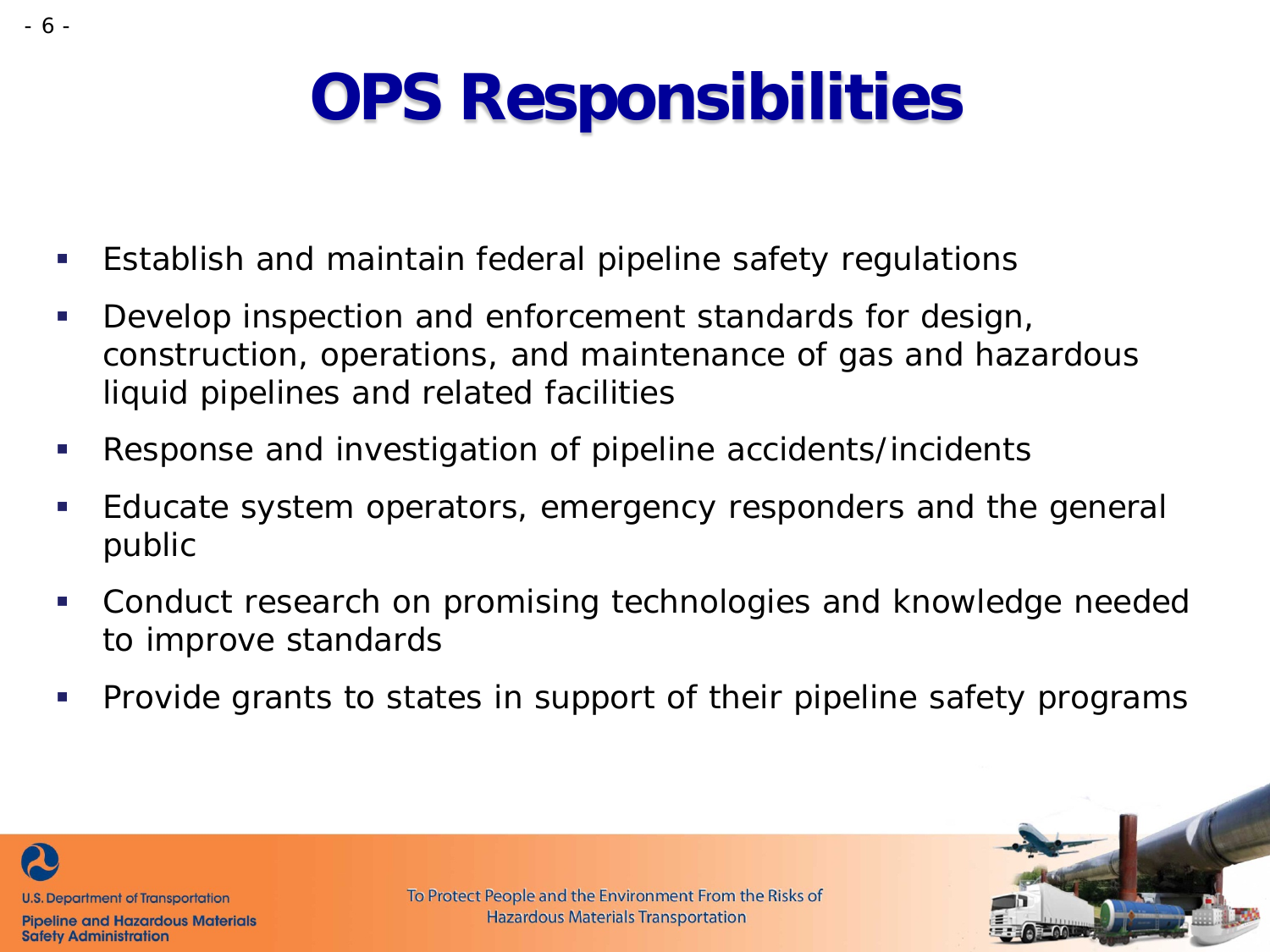# **Office of Pipeline Safety**

#### **Policy and Programs**

- **Standards & Rulemaking**
- **Inspector Training &** Qualifications
- $\blacksquare$  Enforcement
- State Programs
- **Engineering & Research**
- **Program Development**

#### **Field Operations**

- Emergency Support & **Security**
- Safety Data Systems & Analysis
- **Regional Offices** 
	- Eastern
	- Southern
	- Central
	- Southwest
	- Western



**U.S. Department of Transportation** 

**Pipeline and Hazardous Materials Safety Administration**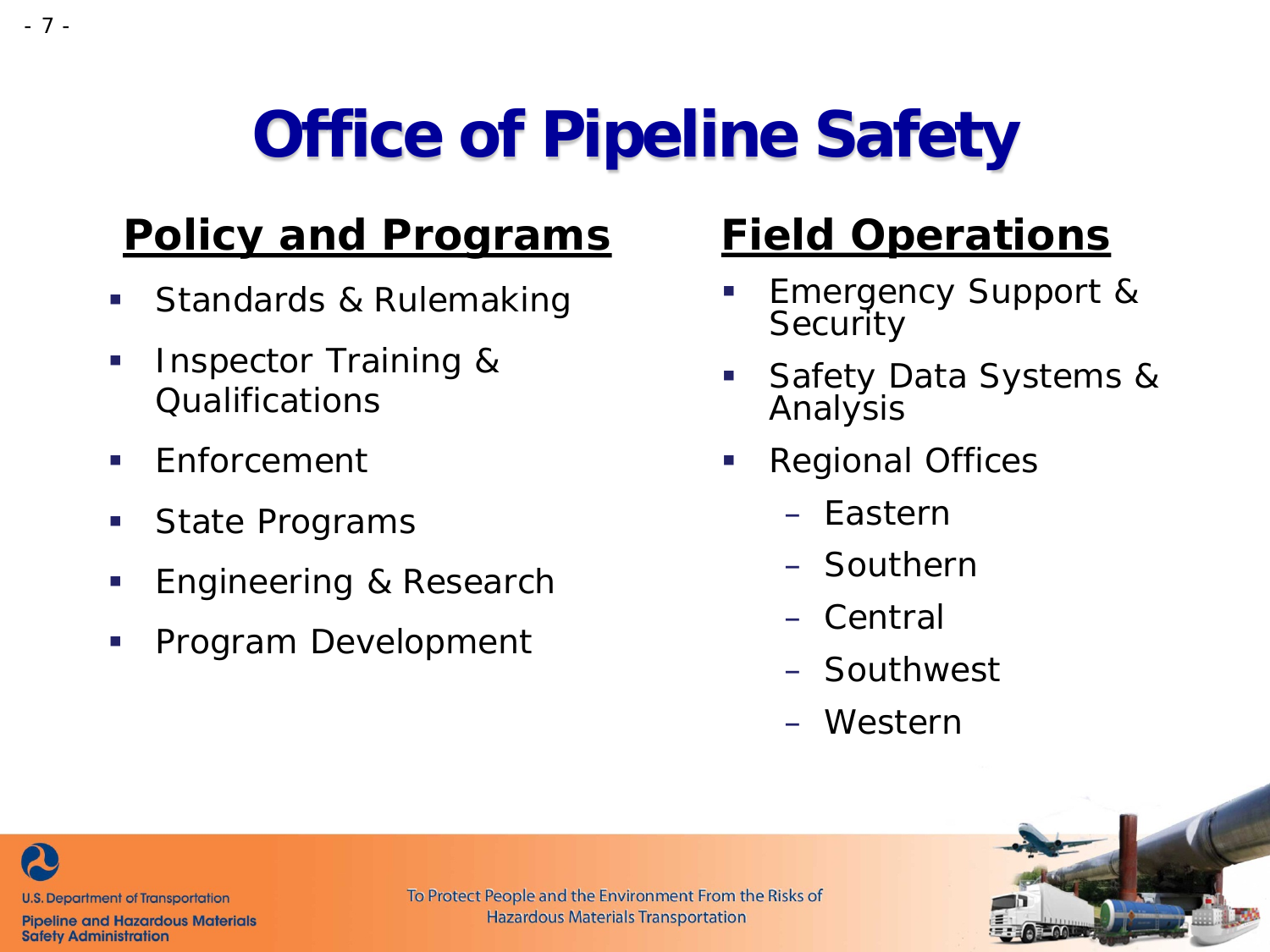### **Regions**

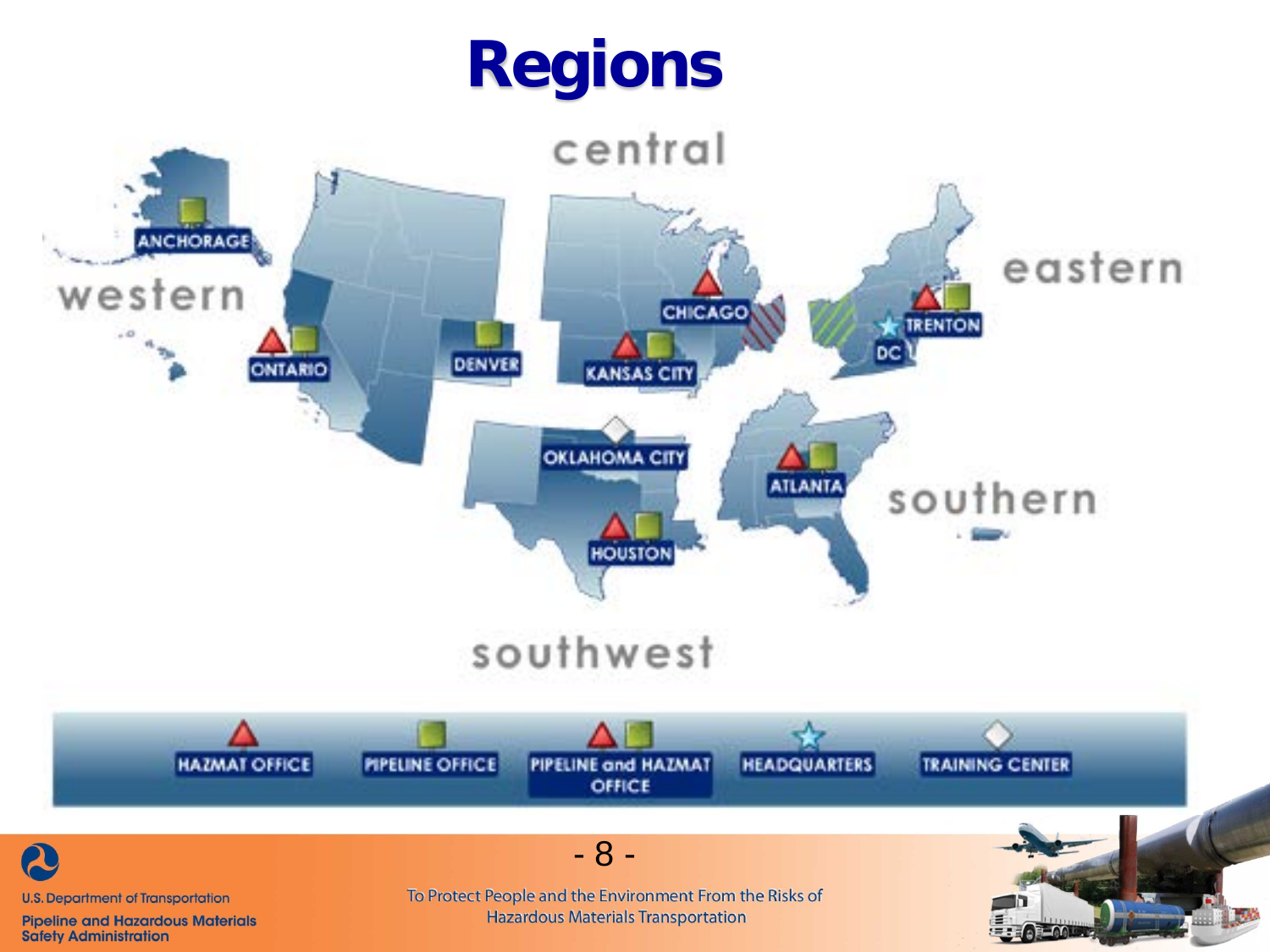### **What We Regulate**

- **PHMSA's safety authority encompasses Hazardous Liquids, Petroleum, Petroleum Products, Highly Volatile Liquids, and Carbon Dioxide as defined below:**
- **Hazardous liquid means: petroleum, petroleum products, or anhydrous ammonia.**
- **Petroleum means: crude oil, condensate, natural gasoline, natural gas liquids, and liquefied petroleum gas.**
- **Petroleum product means: flammable, toxic, or corrosive products obtained from distilling and processing of crude oil, unfinished oils, natural gas liquids, blend stocks and other miscellaneous hydrocarbon compounds.**
- **Highly volatile liquid or HVL means: a hazardous liquid which will form a vapor cloud when released to the atmosphere and which has a vapor pressure exceeding 276 kPa (40 psia) at 37.8 deg C (100 deg F).**
- **Carbon dioxide means: a fluid consisting of more than 90 percent carbon dioxide molecules compressed to a supercritical state.**
- **Generally Hazardous Liquid Pipelines Transport: Crude Oil, Diesel Fuel, Gasoline, Jet Fuel, Aviation Gasoline, Kerosene, Home Heating Oil, Propylene, Ethane, Ethylene, Raw Natural Gas Liquids, Propane, and Anhydrous Ammonia**



**Pipeline and Hazardous Materials Safety Administration** 

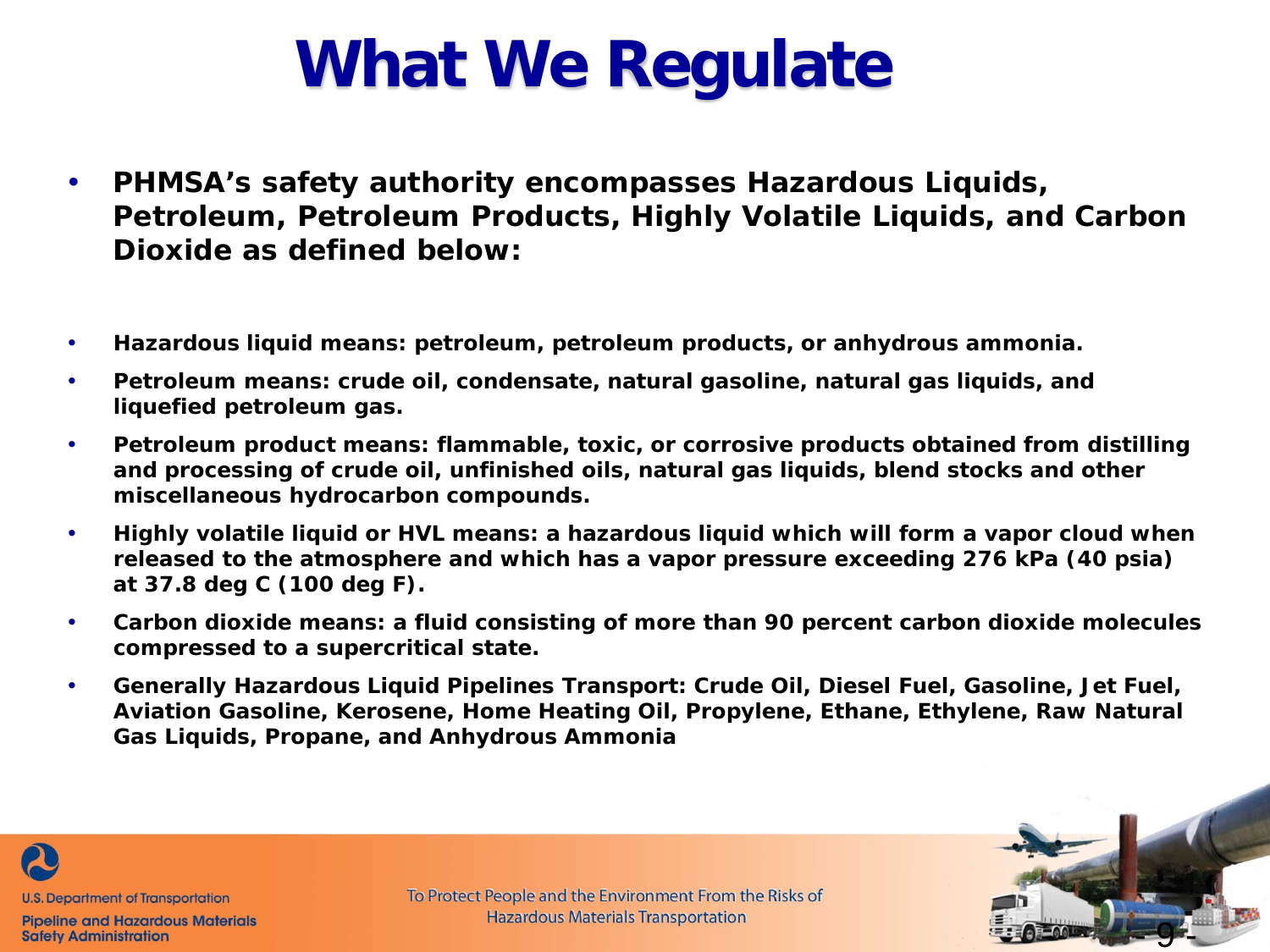### **Our Regulations**

#### **Title 49, Part 195**

- Subpart A General
- Subpart B Annual, Accident, and Safety-Related Condition Reporting
	- Subpart C Design Requirements
	- Subpart D Construction
	- Subpart E Pressure Testing
	- Subpart F Operation and Maintenance
	- Subpart G Operator Qualification
	- Subpart H Corrosion Control





**Pipeline and Hazardous Materials Safety Administration**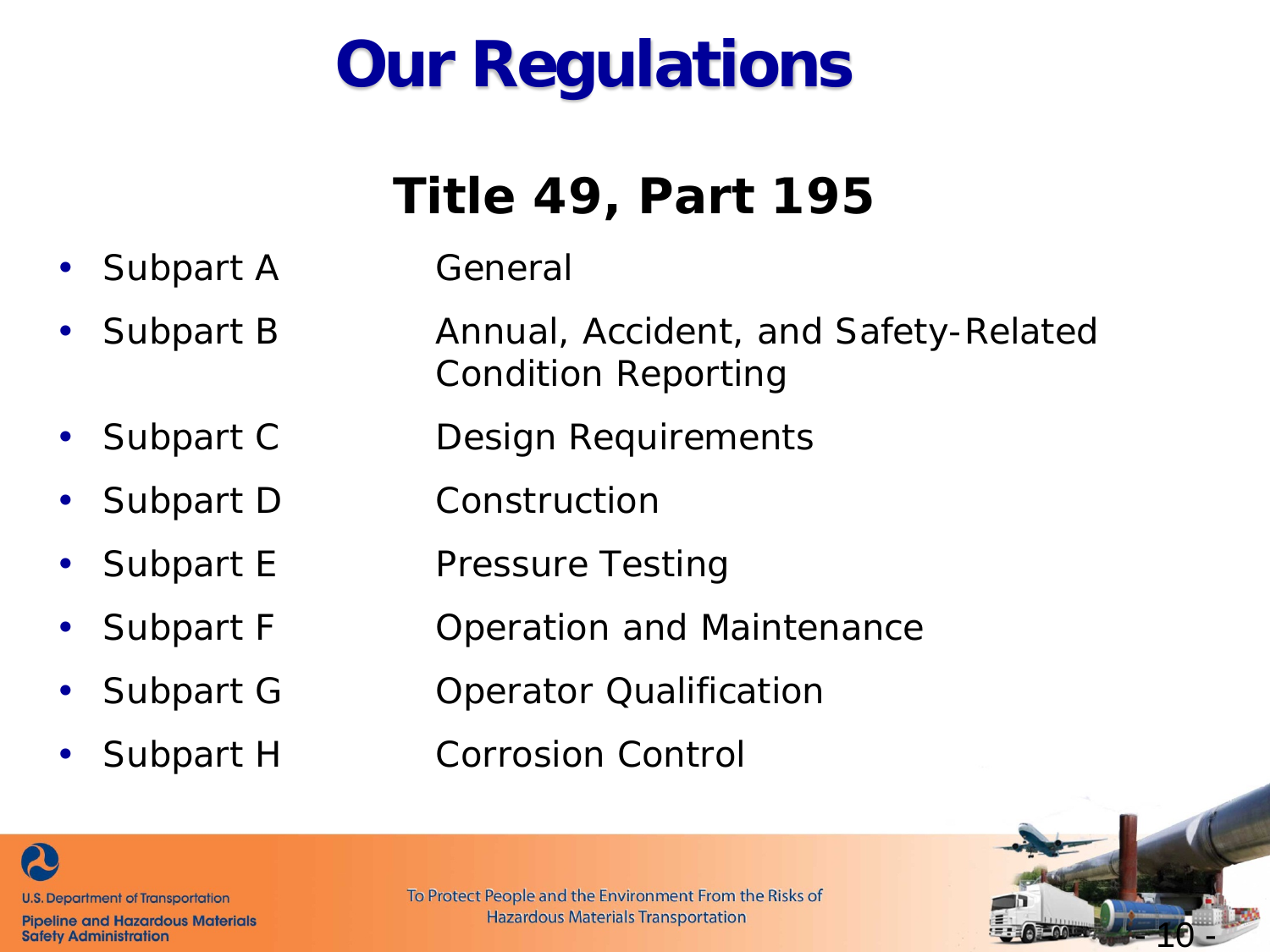### **What We Don't Regulate**

#### **Siting of pipeline facilities**

PHMSA does not have siting authority for Pipelines. PHMSA becomes involved when pipeline construction begins by monitoring the pipeline operator's compliance with our U.S.C. Part 195 regulations. PHMSA Part 195 regulations address: Design Requirements, Construction, and the Operation and Maintenance of hazardous liquid pipelines



**Pipeline and Hazardous Materials Safety Administration** 

To Protect People and the Environment From the Risks of **Hazardous Materials Transportation** 

- 11 -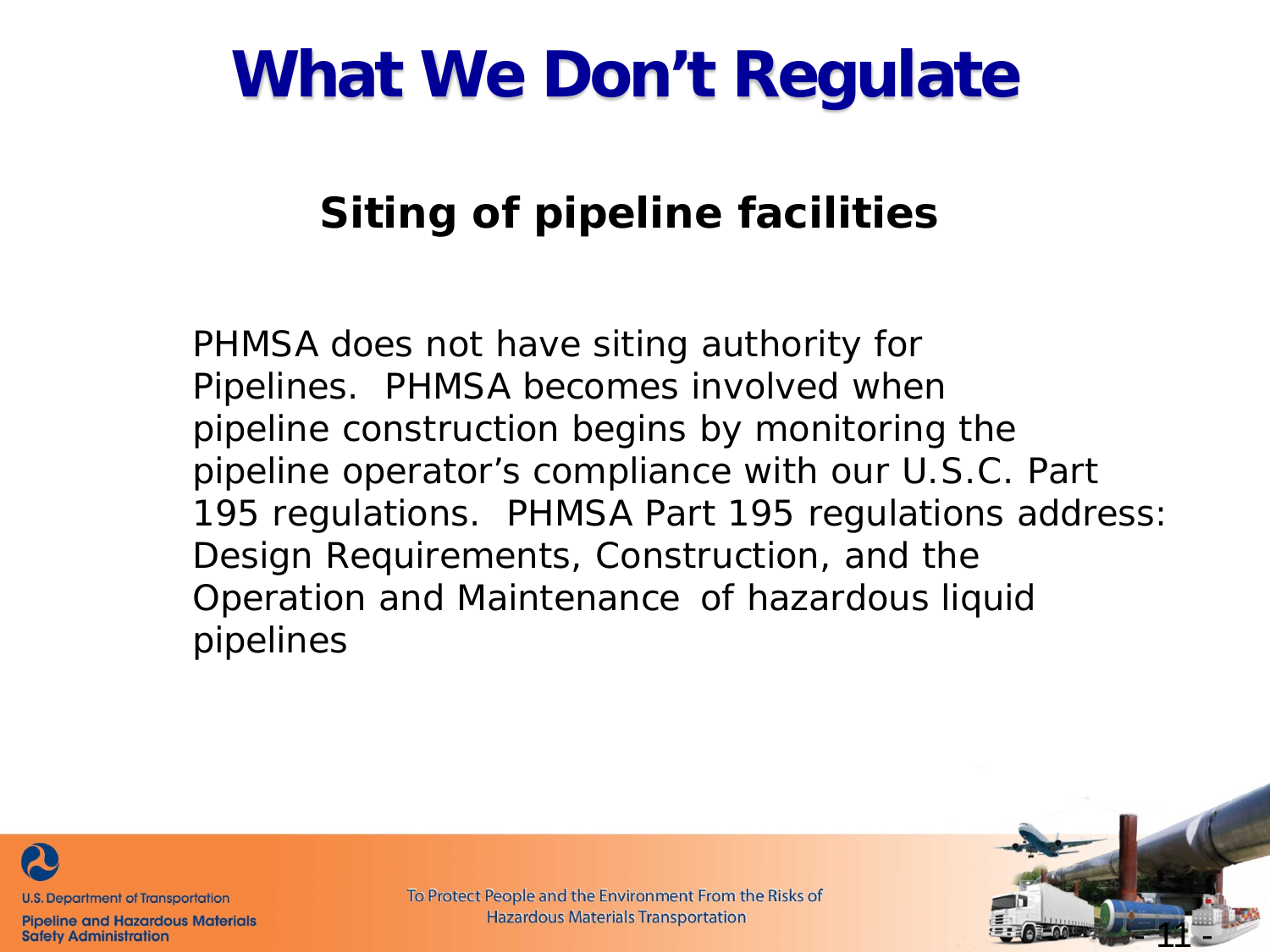### **States Responsibilities**

As stated in previous slide, PHMSA does not have siting authority for Pipelines and are not involved with Rights-Of-Way Agreements between pipeline companies and landowners.

States who participate in PHMSA's Pipeline Safety Program, such as the South Carolina Office of Regulatory Staff who participate in our Gas Pipeline Safety Program, are required to adopt the minimum federal pipeline safety regulations into State Law and inspect and enforce them for the pipelines under their safety authority. State inspectors are expected to complete the same training as our federal inspectors which is offered at PHMSA's Training and Qualification Division in Oklahoma City, OK.



**Pipeline and Hazardous Materials Safety Administration** 

- 12 -

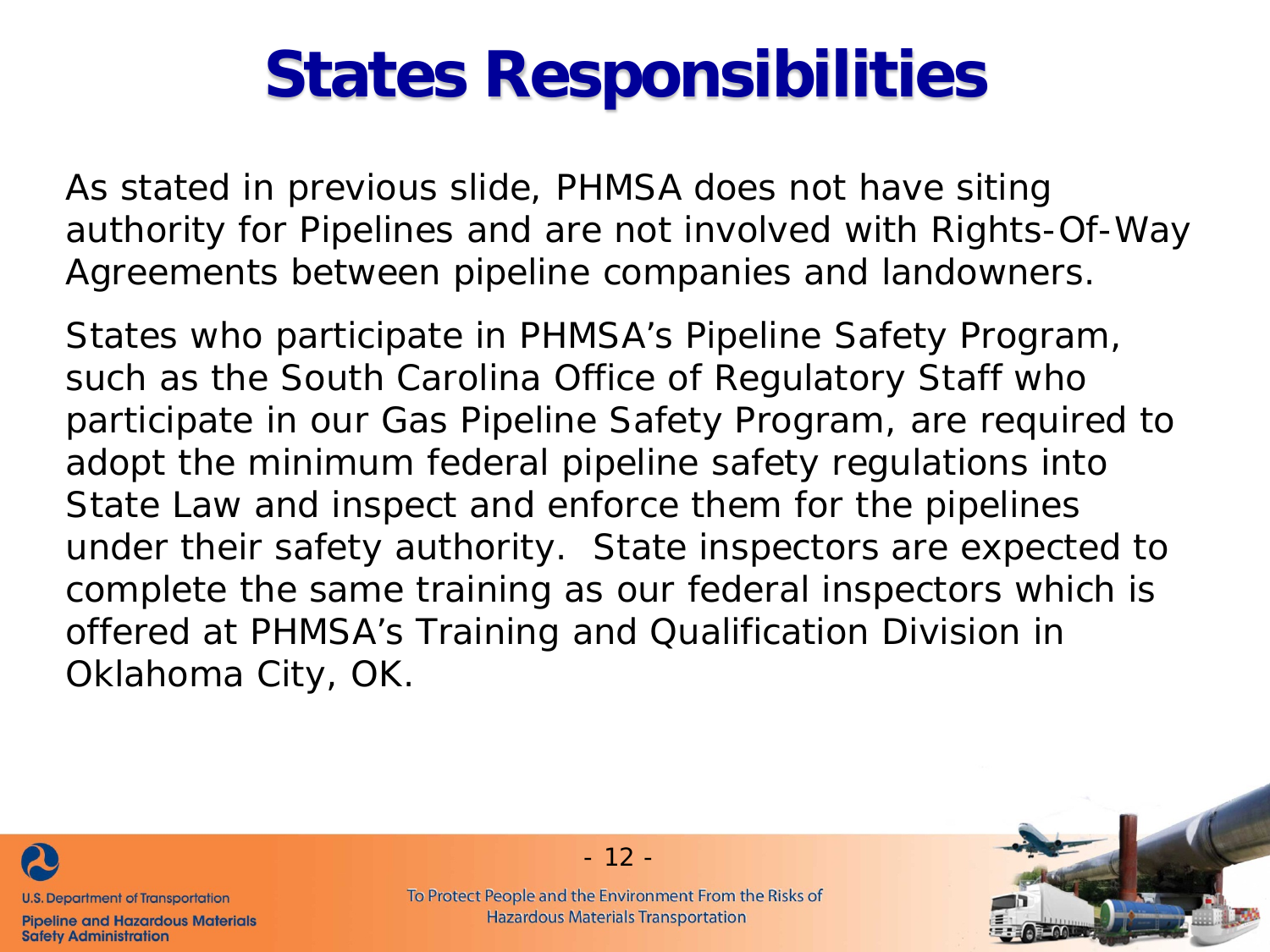**Pipes Act of 2016 Protecting our Infrastructure of Pipelines and Enhancing Safety Act of 2016**

- Protecting our Infrastructure of Pipelines and Enhancing Safety (PIPES) Act of 2016
- Became Public Law No: 114-183 on 06/22/2016
- Implementing mandates. Aggressive timetable for regulations and studies, requires updates to Congress.
- Expansion of federal oversight (e.g. emergency order, underground storage).



**Pipeline and Hazardous Materials Safety Administration** 

To Protect People and the Environment From the Risks of **Hazardous Materials Transportation** 

- 13 -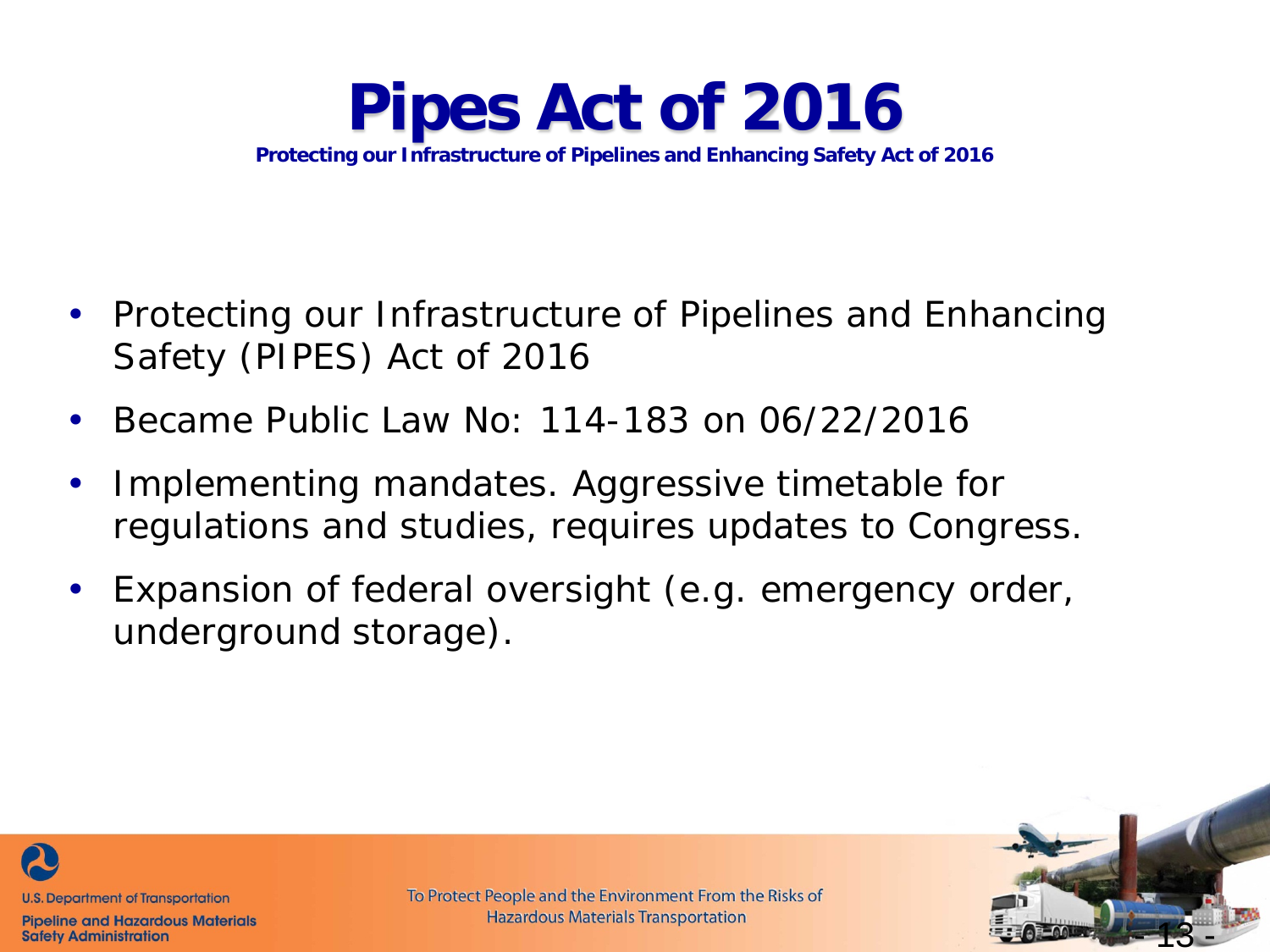### **Pipeline Safety Act 2016**

#### **Section 13 Joint Inspection and Oversight**

Section 60106 of title 49, United States Code, is amended by adding at the end the following:

''(f) JOINT INSPECTORS.—At the request of a State authority, the Secretary shall allow for a certified State authority under section 60105 to participate in the inspection of an interstate pipeline facility''.



**Pipeline and Hazardous Materials Safety Administration**